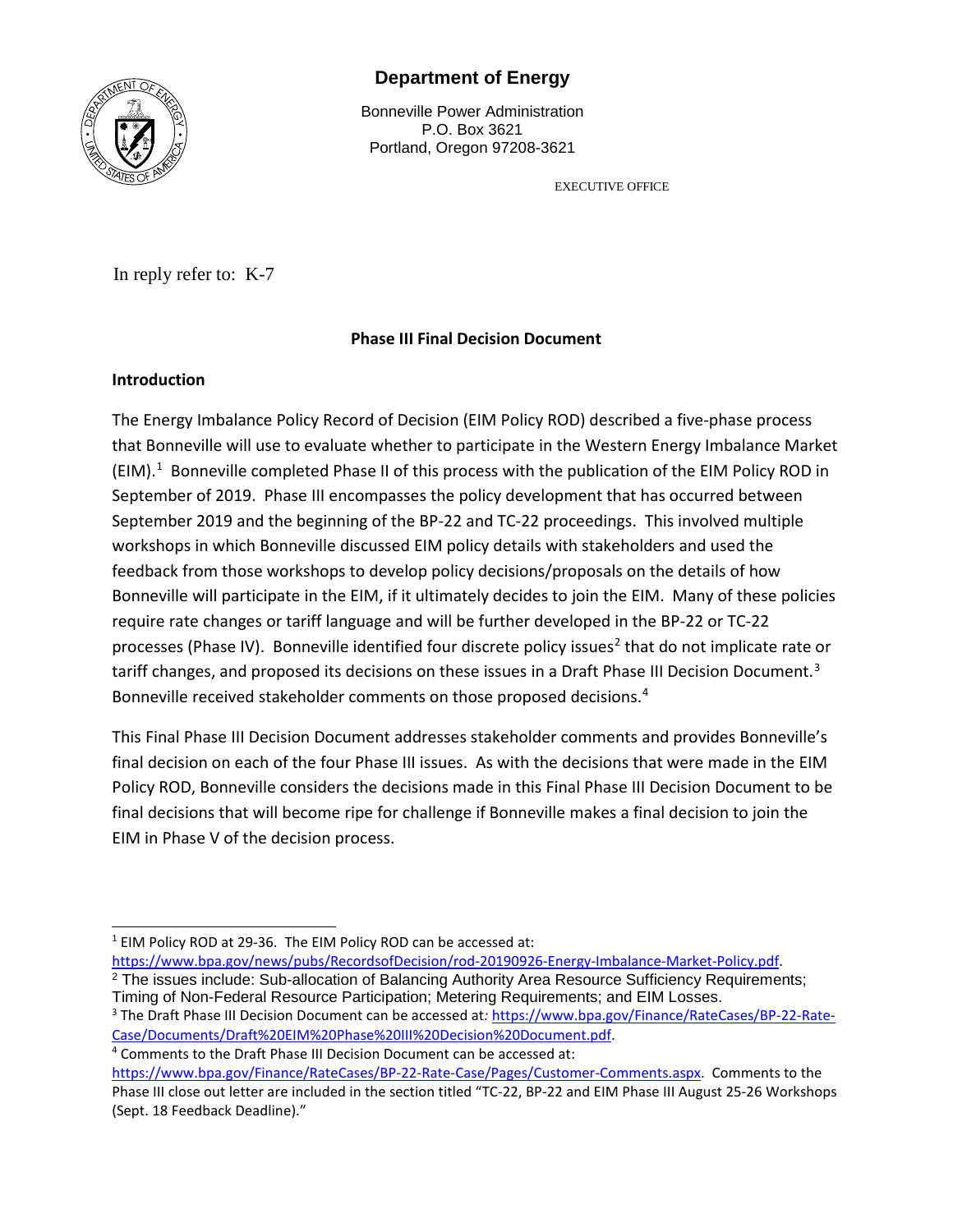In the EIM Policy ROD, Bonneville explained that "making decisions in each phase of Bonneville's process is critical to progressing forward in the discussion on joining the EIM."<sup>[5](#page-1-0)</sup> These Phase III decisions are part of this ongoing EIM discussion.

The EIM Policy ROD also established the EIM participation principles.<sup>[6](#page-1-1)</sup> In Phase V, Bonneville and its stakeholders will have the entire package of EIM policy decisions to measure against these principles for purposes of making the final decision on EIM participation.

The format for the decisions set forth below follows the format that Bonneville uses in its formal records of decision that: identify the issue, provide background on the issue, provide Bonneville staff's position, provide customers' positions, provide an evaluation of the positions, and conclude with a decision statement. Following the Phase III Decisions, Bonneville provides a brief National Environmental Policy Act analysis of the decisions. Finally, Bonneville concludes this decision document with an update to its schedule for making a decision whether to join the EIM in Phase V.

## **Phase III Decisions**

**A. Sub-Allocation of Balancing Authority Area Resource Sufficiency Requirements** *Issue I: Whether Bonneville should sub-allocate balancing authority area resource sufficiency scheduling requirements for the start of EIM participation.*

#### **Background**

In order to fully participate in the EIM, the Bonneville balancing authority area as a whole needs to pass the EIM resource sufficiency (RS) tests ahead of each operating hour. The RS tests include the transmission feasibility test, the balancing test, the bid range capacity test, and the flexible ramp sufficiency test. While Bonneville schedules Federal generation and has an obligation to serve a significant portion of the load in the balancing authority area, other load serving entities and independent generators can significantly contribute to the outcome of the RS tests.

Bonneville already has the framework to cover the majority of requirements associated with each test, except for the balancing test. The balancing test requires Bonneville to show that the balancing authority area has enough energy scheduled to meet forecasted loads in the balancing authority area, or be subject to financial penalty. If the sum of generation and interchange base schedules in the balancing authority area are not within one percent of the CAISO's area load forecast and not within five percent of the actual load, then the Bonneville balancing authority area

<span id="page-1-0"></span><sup>5</sup> EIM Policy ROD at 47.

<span id="page-1-1"></span><sup>6</sup> *Id*. at 49-54.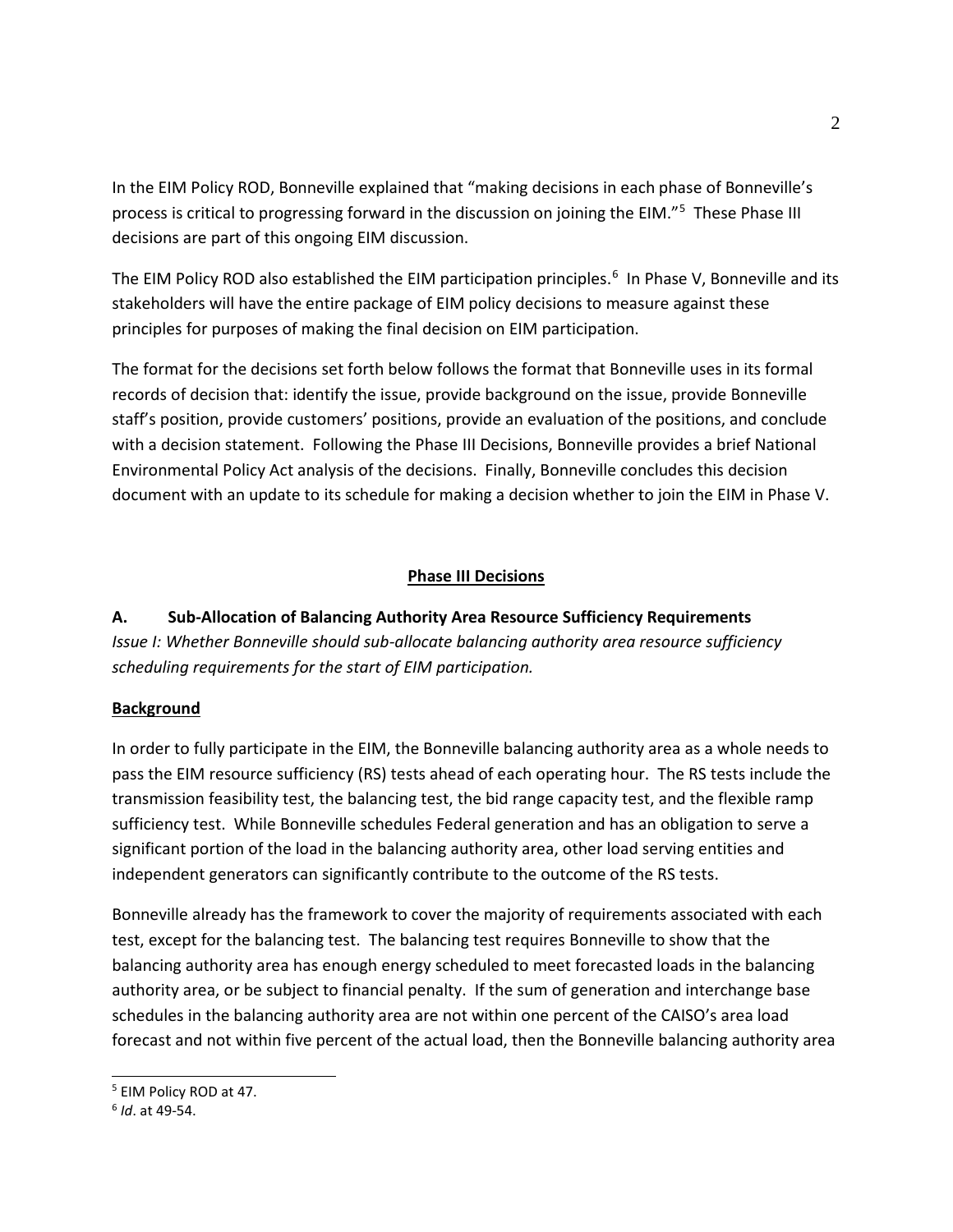would incur an over- or under-scheduling penalty.<sup>[7](#page-2-0)</sup> There is currently no requirement that the sum of individual load serving entity obligations balance to a balancing authority area load forecast. As such, Bonneville has evaluated the need to adopt sub-balancing authority area RS requirements to meet the balancing test.

## **Bonneville Staff's Position**

Staff considered the possibility of sub-allocating the CAISO's area load forecast to load serving entities and itself, and requiring load serving entities in Bonneville's balancing authority area to schedule to that value. Such a policy would require unique tariff language and the exploration of consequences (most likely a penalty rate) for load serving entities that do not schedule to the required load forecast. However, Staff is unaware of any other EIM Entity that sub-allocates the CAISO's area load forecast, so there is no model or industry standard to look to for guidance.[8](#page-2-1)

## **Commenters' Positions**

PPC and Shell Energy both submitted comments in support of Bonneville's proposed decision not to adopt any sub-balancing authority area RS scheduling policies for the start of EIM participation.<sup>[9](#page-2-2)</sup> PPC encourages Bonneville to study the costs and benefits to preference customers when Bonneville adjusts the Federal system to ensure passage of the RS tests.<sup>[10](#page-2-3)</sup>

## **Evaluation of Positions**

Bonneville appreciates both PPC and Shell Energy's support of Bonneville's proposed decision. If Bonneville goes forward in joining the EIM, it will gain more data, experience, and visibility through EIM operations, and will reevaluate the need for future policies regarding RS.

#### **Decision**

*Bonneville will not adopt any sub-balancing authority area RS scheduling policies for the start of EIM participation.*

## **B. Non-Federal Resource Participation**

*Issue II: Whether Bonneville should delay non-Federal resource participation from Bonneville's projected March 2022 go-live date.*

<span id="page-2-0"></span><sup>&</sup>lt;sup>7</sup> Draft Phase III Decision Document at 3.

<span id="page-2-1"></span><sup>8</sup> *Id*. at 4.

<span id="page-2-2"></span><sup>9</sup> PPC Comments at 2; Shell Energy Comments at 2.

<span id="page-2-3"></span><sup>10</sup> PPC Comments at 3.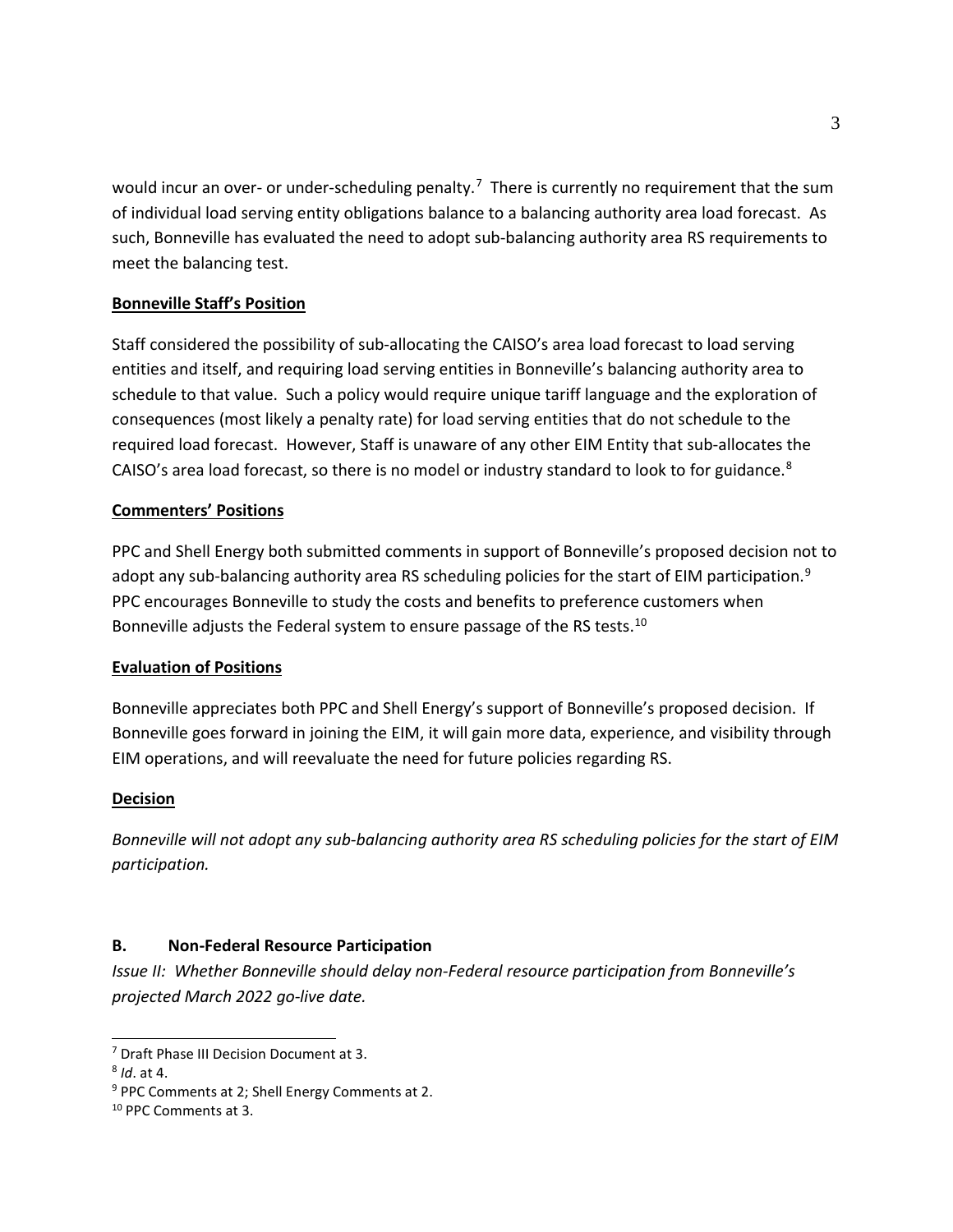#### **Background**

EIM Entities allow generators within their balancing authority areas to participate in the EIM as participating resources upon completion of an application and testing process. EIM participation will require certain operational and technical modifications, and generator owners must sign agreements with the CAISO in order to submit bids and receive settlements.<sup>[11](#page-3-0)</sup> Non-Federal generators located in the Bonneville balancing authority area will have the ability to participate in the EIM. Bonneville believes this will ultimately be a significant benefit for some of its customers that own flexible resources.

#### **Bonneville Staff's Position**

Staff is working with the CAISO on multiple system implementation issues that are required to start up EIM participation for Bonneville's balancing authority area. Resolving the system implementation issues related to allowing non-Federal generators to participate, in addition to the work required to go-live, would add a significant layer of complexity. Implementing the EIM requires a very large amount of configuration, data preparation, registrations, business process changes, system development, integration, and testing that must be carried out in a tightly coordinated fashion. Staff is unaware of any other EIM entity that enabled third-party participating resources at the outset.

Bonneville staff is in favor of non-Federal generators participating in the EIM. However, the complexity and technical challenges—resulting from Bonneville's size, number of adjacent EIM entities, number of interchanges, and other factors—will be complex enough without enabling non-Federal generator participation. Bonneville does not believe it is feasible to tackle the issue at this time.<sup>[12](#page-3-1)</sup>

#### **Commenters' Position**

EWEB states that it has "maintained a desire to participate in the EIM on day one of go-live," and that it would be more efficient and beneficial to work with interested non-Federal generators now to get the systems and processes in place rather than six months after go live, when Bonneville will be focused on day-to-day operations.<sup>[13](#page-3-2)</sup> EWEB also requests that Bonneville make its vendor, PCI, available to work with customers on the requirements necessary to enable participation.<sup>14</sup>

<span id="page-3-0"></span><sup>&</sup>lt;sup>11</sup> Draft Phase III Decision Document at 4.

<span id="page-3-1"></span><sup>12</sup> *Id*. at 4-5.

<span id="page-3-2"></span><sup>13</sup> EWEB Comments at 4-5. 14 *Id*. at 5.

<span id="page-3-3"></span>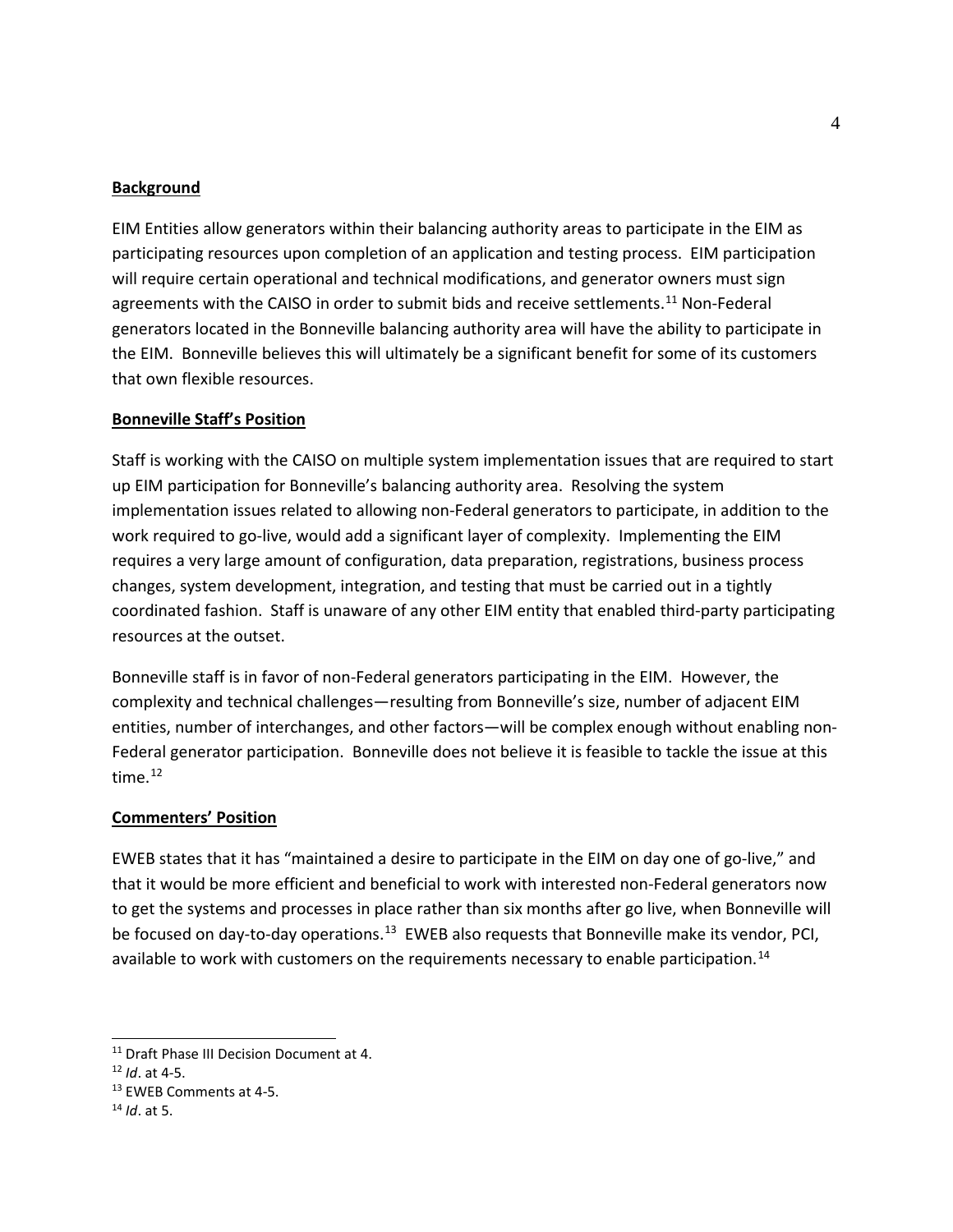Alternatively, EWEB argues that Bonneville should discuss "financial risk mitigation mechanisms" for customers if Bonneville proceeds with the delay.[15](#page-4-0)

PPC acknowledges the difficulty in implementing non-Federal resource participation, but states that in order to address "potential issues of inequity," Bonneville "should work with non-federal resources interested in participating in the EIM to mitigate the impact of the proposed six-month delay for non-federal EIM participation."<sup>16</sup> PPC also comments that Bonneville should work to ensure that the delay does not last longer than six months.<sup>[17](#page-4-2)</sup>

WPTF argues that a six-month delay "is unduly discriminatory and does not provide fair and open access to the EIM," and that no other EIM entity has implemented such a restriction.<sup>[18](#page-4-3)</sup> WPTF asserts that while there have been very few participating resources that have joined the EIM when an EIM Entity goes live, Bonneville should not adopt a blanket restriction.<sup>[19](#page-4-4)</sup> Instead, WPTF suggests Bonneville survey entities interested in becoming participating resources to determine how big of a lift it would be.<sup>20</sup> WPTF also expresses concern with the precedent of restricting third-party generators from accessing future markets.<sup>[21](#page-4-2)</sup>

#### **Evaluation of Positions**

Bonneville appreciates the concerns expressed by EWEB, PPC, and WPTF about providing non-Federal generators the opportunity to become participating resources in the EIM at the outset of EIM operations if Bonneville decides to join the EIM. Bonneville is persuaded by commenters to remove an express provision delaying the ability of non-Federal generators to become participating resources.

If Bonneville makes the final decision to join the EIM, Bonneville believes that it can meet obligations to allow non-Federal generators to apply to become participating resources. Supporting non-Federal participating resources joining simultaneously with Bonneville does create a risk of delay in the projected go-live date.

Once Bonneville determines what requirements are needed for the non-Federal generator to participate in EIM, much of the work will be the non-Federal generator's or customer's obligation. The customer will need to find a Scheduling Coordinator, work with the CAISO, and potentially update its metering and communications equipment, along with any other necessary actions. Prior

 $\overline{a}$ <sup>15</sup> *Id.*

<span id="page-4-2"></span> $17$  *Id.* 

<span id="page-4-5"></span>

<span id="page-4-1"></span><span id="page-4-0"></span><sup>16</sup> PPC Comments at 3.

<span id="page-4-4"></span><span id="page-4-3"></span><sup>18</sup> WPTF Comments at 1-2. 19 *Id*. at 2.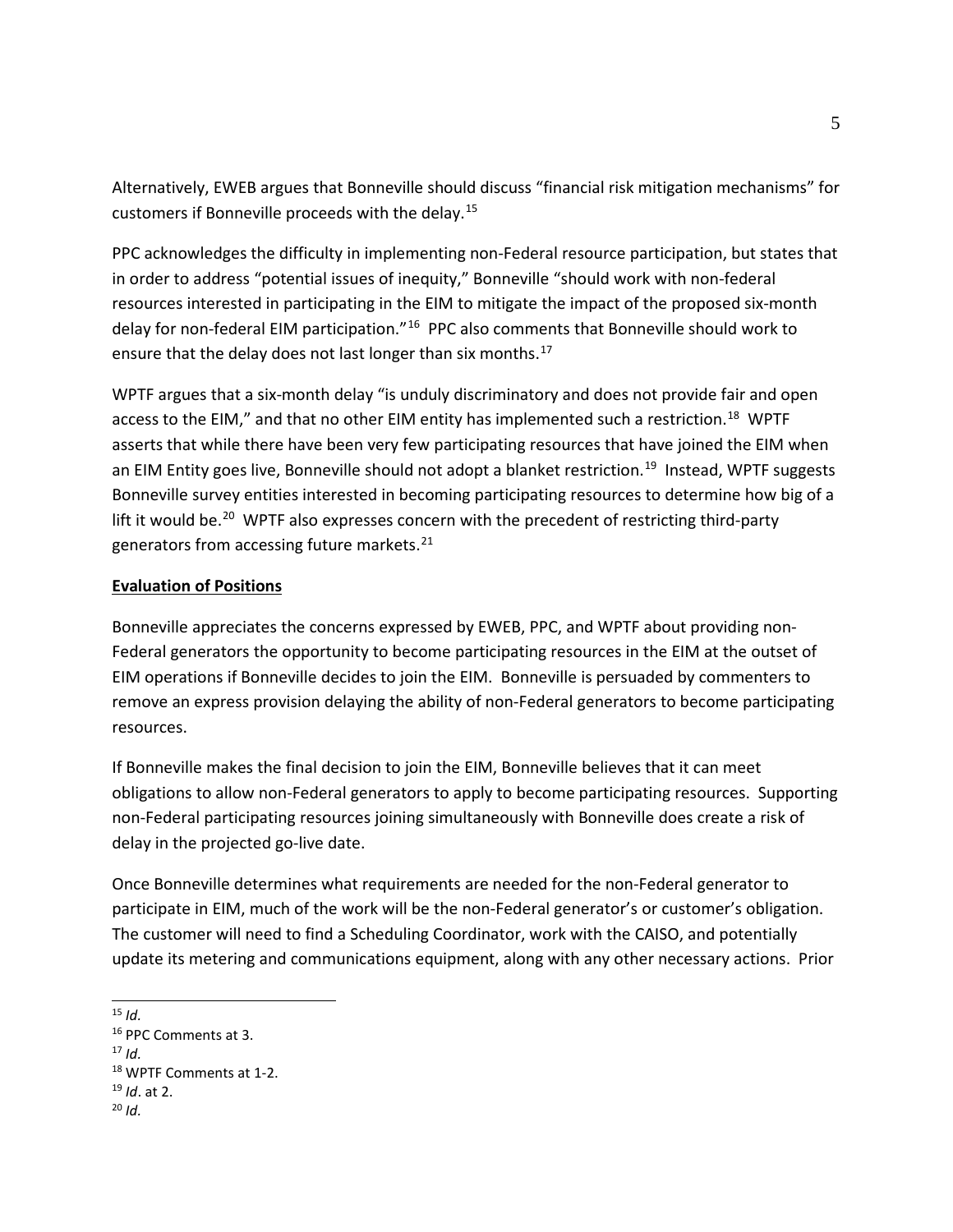to submitting an application to be a Participating Resource, the customer should thoroughly assess the work required become a Participating Resource. If Bonneville joins the EIM, non-Federal entities will be allowed to submit their applications to join the EIM in Bonneville's balancing authority area consistent with the timing of other EIM Entities.

Consistent with the approach other EIM Entities have taken, Bonneville will accept applications for third-party resource participation starting 7 days prior to the beginning of Bonneville's Parallel Operations testing period.Prior to that time, Bonneville will make available to interested parties an inventory of activities and actions that are required to enable customers to meet the requirements of Participating Resources. The application process will include a 45-day assessment period to evaluate the application, verify that the necessary systems are in place, and establish a plan for supporting and certifying the Participating Resource request.

Bonneville believes market participation from non-Federal resources will ultimately help the EIM be more robust and liquid. However, Bonneville and the region must be willing to recognize the amount of technical and project management work necessary to allow an organized market to operate in the region. The region must also recognize the amount of work the CAISO must undertake to potentially bring on six EIM Entities in a single year, especially when considering the size and complexity of Bonneville's balancing authority area.<sup>[22](#page-5-0)</sup> After BPA has experience with its participation in EIM, it anticipates being able to better support and assist non-Federal resources with their market participation.

#### **Decision**

*Bonneville will not include in its Tariff language delaying the application process for non-Federal Participating Resources.*

#### **C. Metering Requirements**

*Issue III: Whether further action is necessary for generators or loads in Bonneville's Balancing Authority Area to comply with the CAISO's metering requirements.*

#### **Background**

Bonneville's metering specifications are equivalent to the CAISO's requirements in order to enable accurate settlements.<sup>23</sup>

 $\overline{a}$ 

<span id="page-5-1"></span><sup>23</sup> Draft Phase III Decision Document at 5.

 $21$  *Id.* 

<span id="page-5-0"></span> $22$  Avangrid, Avista, Tacoma Electric Power, Tucson Electric, and Xcel Energy are also currently scheduled to go-live in the spring of 2022.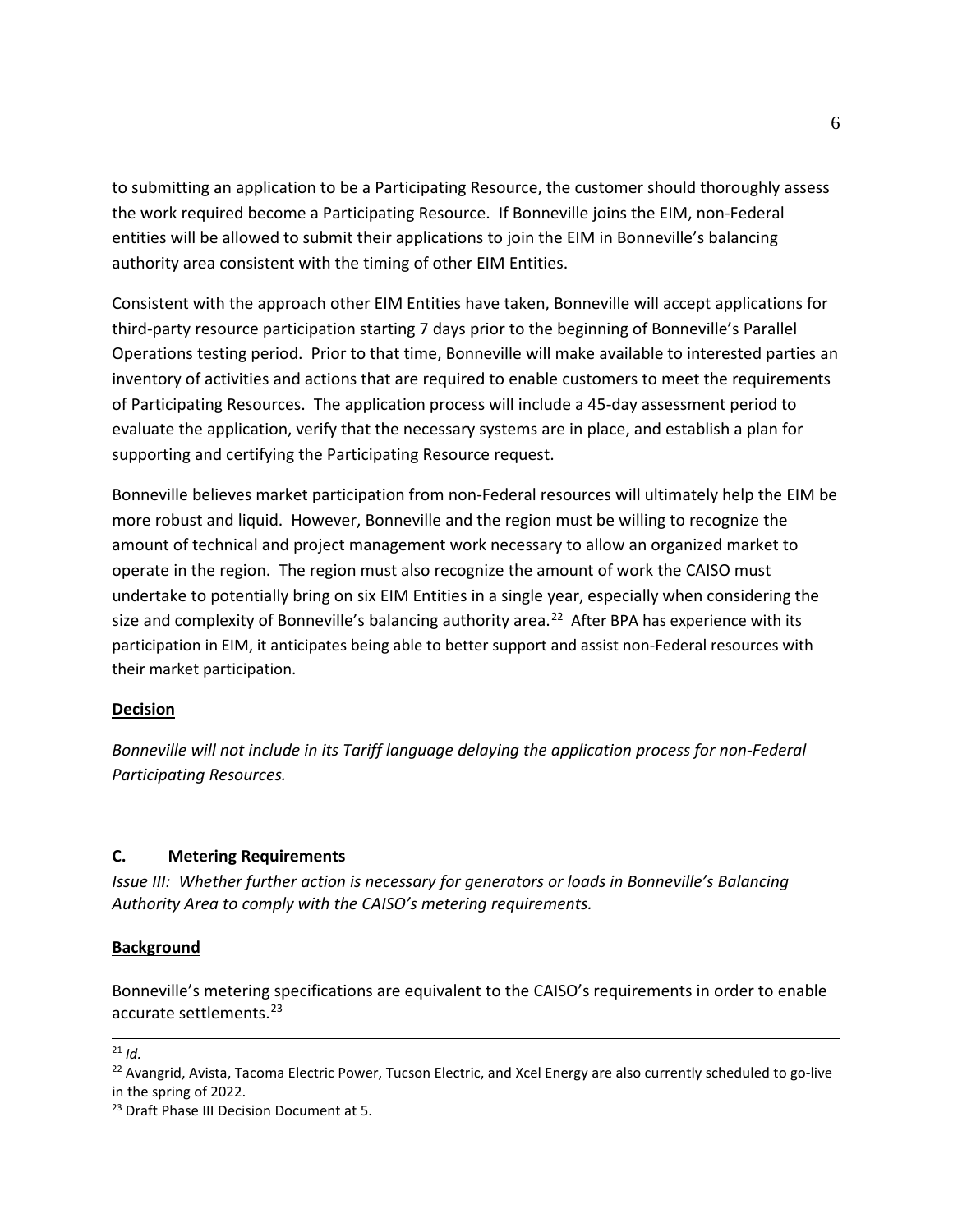## **Bonneville Staff's Position**

After further examination of Bonneville's metering specifications and the CAISO's requirements, Staff does not believe any further action is necessary for either generators or load in the balancing authority area.

Generators and load in Bonneville's balancing authority area should already meet Bonneville's current metering technical standards, as documented in STD-000001 "Technical Requirements for Interconnection" and STD-DC-000005 "Meter Application Guide." These requirements are sufficient for EIM use. Therefore, as long as generators and load have met Bonneville's metering technical standards, no further action is required. $24$ 

## **Commenters' Positions**

Bonneville received one supportive comment from PPC. PPC states that is pleased with Bonneville's position that additional meter requirements for generation and load will not be necessary for EIM participation. To the extent there are any changes in the metering requirements, PPC states that Bonneville should give customers significant advance notice to implement any needed upgrades.<sup>[25](#page-6-1)</sup>

## **Evaluation of Positions**

Bonneville received a single set of comments on this issue, which were in support of Bonneville staff's position. As set forth above in staff's position, loads and generation within Bonneville's balancing authority area should not have any additional metering requirements if Bonneville decides to participate in the EIM.

## **Decision**

*No further action is necessary for generators or loads in Bonneville's Balancing Authority Area to comply with the CAISO's metering requirements if Bonneville decides to participate in the EIM.*

## **D. EIM Losses**

*Issue IV: Whether Bonneville should determine the loss factor (or percentage) for EIM participation as an internal implementation matter*.

## **Background**

## <span id="page-6-0"></span> $24$  Id.

<span id="page-6-1"></span><sup>&</sup>lt;sup>25</sup> PPC Comments at 3-4.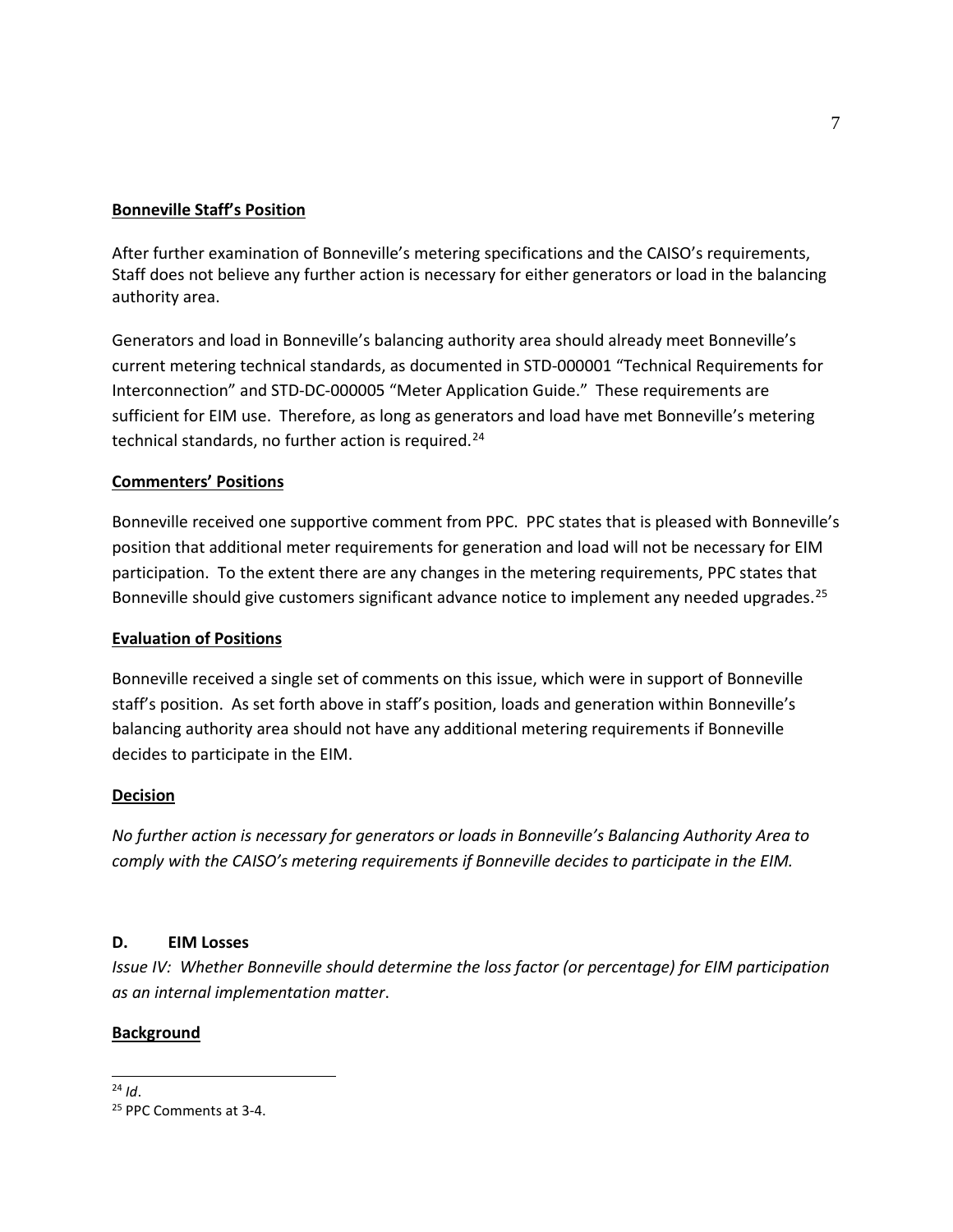The EIM does not provide system or balancing authority area losses associated with base schedules, but considers losses when ensuring each balancing authority area is balanced prior to the hour as part of the base scheduling and Resource Sufficiency (RS) processes. The EIM also takes into consideration marginal, or incremental/decremental, losses that result from market awards and dispatches in the process of ensuring each EIM balancing authority area is balanced. Under current market rules, Bonneville must provide an EIM loss factor to the CAISO in order for the CAISO to establish a Load Base Schedule (LBS) for settlement purposes. The LBS is used as a reference for the determination of load Uninstructed Imbalance Energy (UIE), as well as the Unaccounted for Energy (UFE) charge code and the Real Time Imbalance Energy Offset (RTIEO) neutrality charge code.<sup>[26](#page-7-0)</sup>

## **Bonneville Staff's Position**

While the settlement of UIE, UFE, and RTIEO will be discussed as part of the TC-22 and BP-22 proceedings, the net settlement of UIE, UFE, and RTIEO does not materially change based on the loss factor supplied to the EIM. Therefore, Bonneville will determine the loss factor to provide to the CAISO, but there is no cost allocation decision to make regarding losses.

EIM losses are separate and distinct from transmission losses. Issues related to transmission losses should be decided in the BP-22 and TC-22 proceedings.<sup>[27](#page-7-1)</sup>

#### **Commenters' Positions**

NIPPC states that it is "concerned with [Bonneville's] proposal to allocate EIM losses to wheeling customers through an allocation of the [RTIEO] charge code." It asserts that the RTIEO is "intended to cover the incremental losses in the balancing area resulting from EIM transfers." Wheeling customers compensate Bonneville for transmission losses associated with their schedule and do not contribute to the balancing authority area's incremental losses resulting from EIM activity.<sup>[28](#page-7-2)</sup> Any benefits wheeling customers receive from congestion management or other "qualitative" changes resulting from the EIM are not sufficient to justify allocating a share of the RTIEO charge code to those customers.<sup>29</sup> Thus, NIPPC asserts that it is inconsistent with cost-causation principals to allocate a portion of the RTEIO charge code to wheeling customers.<sup>[30](#page-7-4)</sup>

PPC requests confirmation of its understanding that BPA proposes no changes to its current transmission loss methodology in response to the "EIM losses" issue. PPC states there is not

<span id="page-7-0"></span><sup>&</sup>lt;sup>26</sup> Draft Phase III Decision Document at 5.

<span id="page-7-1"></span> $27$  *Id.* 

<span id="page-7-2"></span><sup>28</sup> NIPPC Comments at 1.

<span id="page-7-3"></span><sup>29</sup> *Id*. at 2.

<span id="page-7-4"></span><sup>30</sup> *Id.*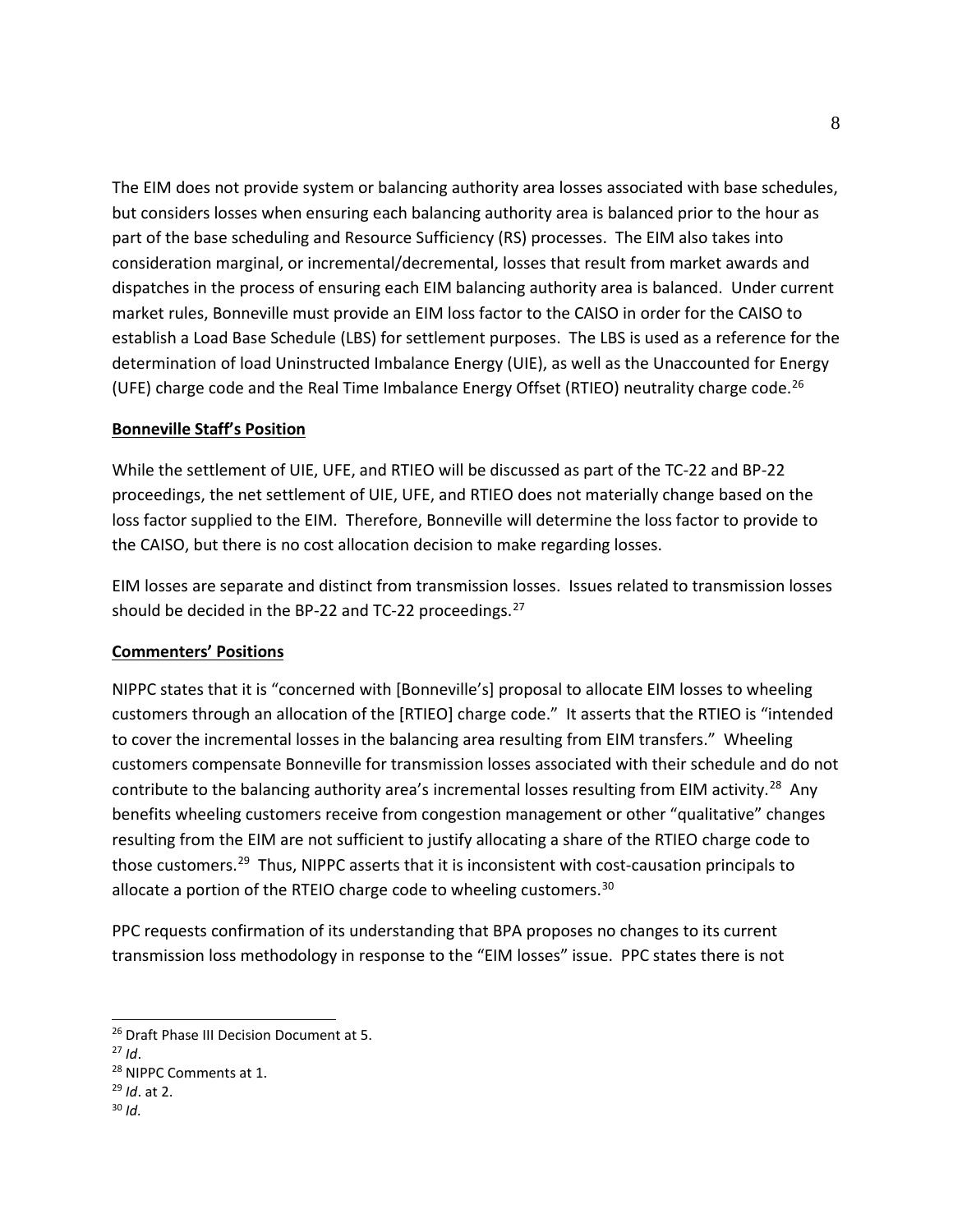enough information to provide additional comment on Bonneville's proposed decision to determine the loss percentage used by the EIM as internal implementation issue. $31$ 

PPC further states that Bonneville's proposal to not specifically charge for losses on EIM transfers, but to instead recover those costs from measured demand is likely reasonable. Like other aspects of the agency's initial participation, Bonneville should commit to quarterly reports on the costs resulting from losses on EIM transfers to ensure this cost is reasonable and commensurate with the benefits received from EIM dispatches.<sup>[32](#page-8-1)</sup>

## **Evaluation of Positions**

Before addressing the specific positions set forth above, it is worth noting a recent development occurring at a CAISO stakeholder initiative that may render this issue moot for Bonneville and its customers. The CAISO is proposing through its Real-Time Settlement Initiative to allow EIM Entities that use a "load derivation" approach for calculating a balancing authority area load meter (*i.e.*, a top down, or generation minus interchange, approach) to elect not to settle UFE given there is no "unaccounted for" energy in that scenario.<sup>33</sup> Bonneville uses a load derivation method for determining balancing authority area load and would most likely elect not to settle UFE if it decides to participate in the EIM. Thus, if the CAISO moves forward with its proposal, it would most likely make this a moot issue before Bonneville would go live in the EIM in 2022.

Under the CAISO's proposal, if an EIM Entity elects to not settle UFE, the EIM Entity will continue to account for base schedule losses outside of the market based on their existing loss mechanisms (*e.g.*, OATT transmission losses, bi-lateral contracts, etc.). The EIM Entity and CAISO settlements will not incorporate losses by assuming a loss factor of zero. The CAISO will apply this zero loss factor when calculating the hourly load base schedule. In addition, the EIM entity will apply the same zero loss factor in the load derivation meter calculation. The ISO will then exclude the EIM balancing authority area from calculation of the UFE amount. Under this option, a loss factor of something other than zero is no longer required to be supplied to the market, and the overall impact on the EIM Entity would be a more appropriate and accurate settlement of load UIE and RTIEO while avoiding the unnecessary complexity and inaccurate settlement of UFE.

<span id="page-8-0"></span><sup>&</sup>lt;sup>31</sup> PPC Comments at 2.

<span id="page-8-2"></span><span id="page-8-1"></span><sup>&</sup>lt;sup>32</sup> *Id.*<br><sup>33</sup> See CAISO, Real-Time Settlement Review, Draft Final Proposal, at 14-15 (Oct. 21, 2020), available at [http://www.caiso.com/InitiativeDocuments/DraftFinalProposal-Real-TimeSettlementReview.pdf.](http://www.caiso.com/InitiativeDocuments/DraftFinalProposal-Real-TimeSettlementReview.pdf) For more information on the CAISO's Real-Time Settlement Initiative, see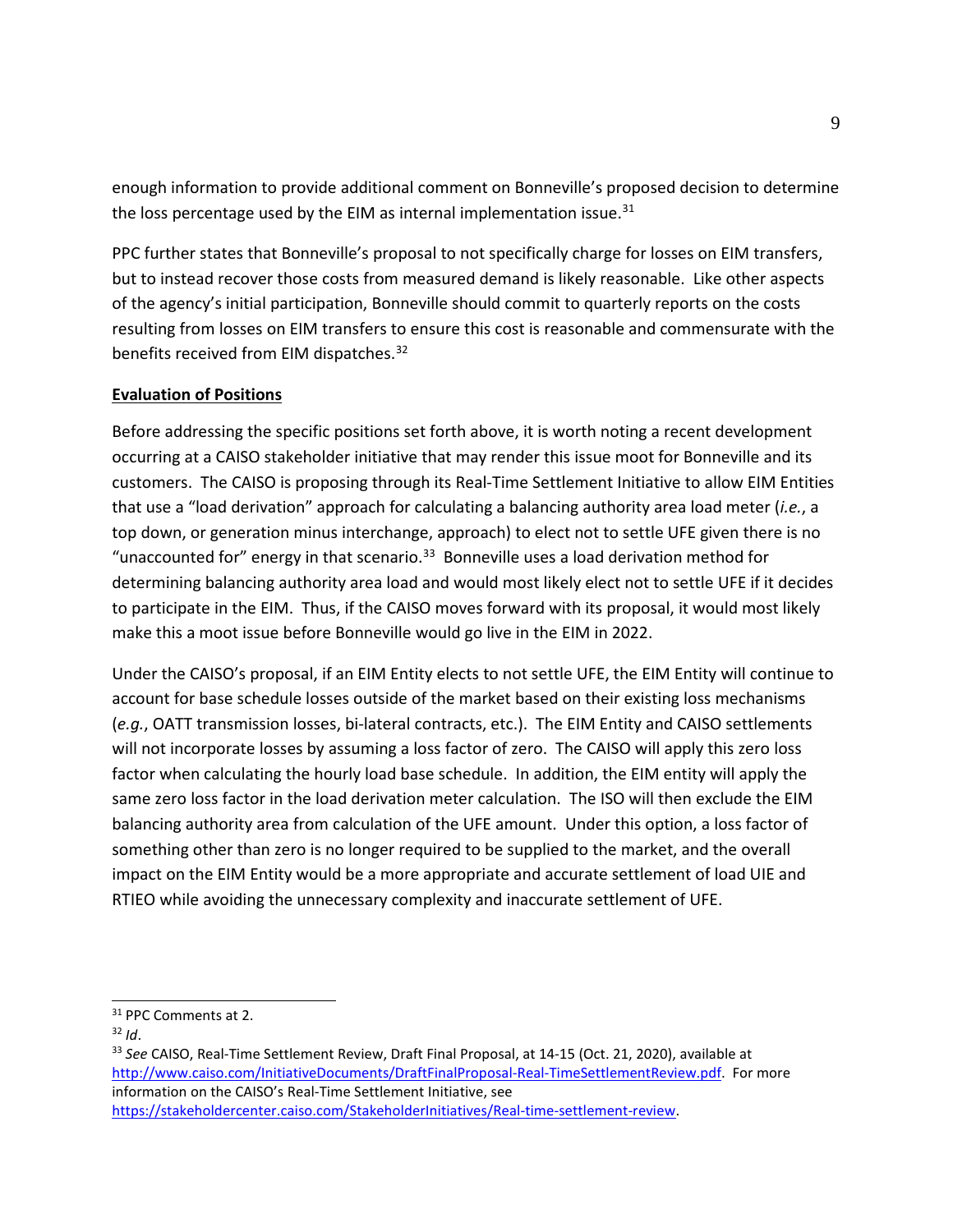Bonneville filed comments in support of the CAISO's Real-Time Settlement Initiative.<sup>[34](#page-9-0)</sup> Based on a review of stakeholder comments, it appears that they have generally been supportive of the CAISO's proposal. Thus, Bonneville is optimistic that the proposal will be adopted and this issue will become moot for Bonneville's participation in the EIM.

In the event that the CAISO does not move forward with its proposal, staff's position is that even under current market rules the net settlement of UIE, UFE, and RTIEO does not materially change based on Bonneville's loss factor. Thus, there is no cost allocation decision to make regarding what loss factor/percentage Bonneville chooses to use.

In regard to specific customer comments described above, NIPPC's comments regarding whether the RTIEO charge code should be allocated to wheeling customers is a rate case issue. NIPPC's costallocation concerns should not be conflated with this issue, which addresses how Bonneville determines what loss factor/percentage to use for EIM participation. Again, there is no cost allocation decision for Bonneville to make regarding the EIM loss factor/percentage. The net settlement of UIE, UFE, and RTIEO does not materially change based on losses.

PPC's understanding that Bonneville is not proposing any changes to its current transmission loss methodology in response to this discrete issue is correct. EIM loss factors/percentages are separate and distinct from transmission losses. There have been discussions regarding transmission losses in the BP-22 and TC-22 cases. Bonneville acknowledges PPC's statement that there is not enough information regarding EIM losses to provide additional comments. If Bonneville ultimately decides to participate in the EIM and gains additional knowledge regarding EIM losses via that participation, it may decide to revisit how it determines EIM loss factors/percentages for market participation. Moreover, as explained above, if the CAISO Real-Time Settlement Initiative moves forward then the issue regarding EIM loss factors becomes moot. Finally, in regard to PPC's request that Bonneville provide quarterly reports on the costs resulting from losses on EIM transfers, Bonneville will address this issue in workshops leading up to the BP-24 and TC-24 proceedings.

## **Decision**

 $\overline{a}$ 

*Bonneville will determine the loss factor/percentage used for EIM participation as an internal implementation issue if Bonneville decides to join the EIM, assuming this issue is not moot due to the CAISO's Real-Time Settlement Initiative.*

#### **National Environmental Policy Act Analysis**

<span id="page-9-0"></span><sup>&</sup>lt;sup>34</sup> Bonneville's comments can be accessed at:

[https://stakeholdercenter.caiso.com/StakeholderInitiatives/AllComments/c74ef0cb-f11c-4fc6-94e3-](https://stakeholdercenter.caiso.com/StakeholderInitiatives/AllComments/c74ef0cb-f11c-4fc6-94e3-37966c1a1741#org-8a48a64e-6e9e-4684-902f-8285f913686e) [37966c1a1741#org-8a48a64e-6e9e-4684-902f-8285f913686e.](https://stakeholdercenter.caiso.com/StakeholderInitiatives/AllComments/c74ef0cb-f11c-4fc6-94e3-37966c1a1741#org-8a48a64e-6e9e-4684-902f-8285f913686e)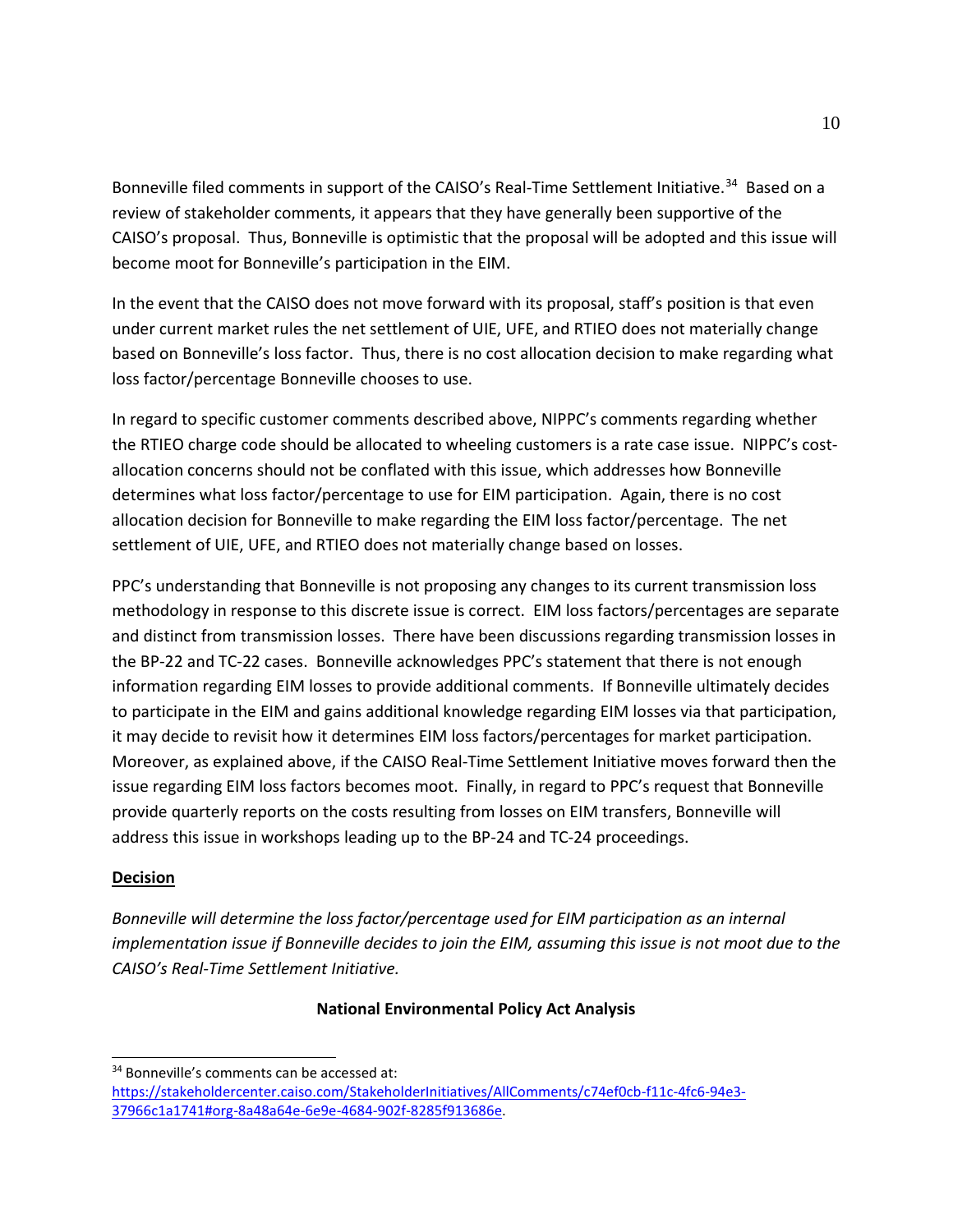Bonneville has assessed the potential environmental effects from the proposed EIM Phase III policy decisions, consistent with the National Environmental Policy Act (NEPA), 42 U.S.C. § 4321 et seq.

As discussed in this decision document, Issue I involves consideration of an option for administratively managing the Bonneville balancing authority area for resource sufficiency requirements, with a decision not to pursue that option at this time. Issue II also is an administrative management issue, involving a decision to not delay the participation in the EIM of non-Federal generators within the Bonneville balancing authority area. Issue III involves a decision that no new procedural or administrative requirements for metering – used to enable accurate financial settlements – are necessary to participate in the EIM. Finally, if Issue IV is not moot, it involves a decision concerning administrative procedures for calculating EIM losses in order to ensure proper financial settlement. None of these decisions involve any proposed new facilities, changes in existing generator operations, or physical changes beyond previously disturbed or developed facility areas.

All four of the policy issues being decided upon in this Phase III decision document thus involve strictly administrative and procedural actions that are not expected to result in reasonably foreseeable environmental effects. Accordingly, Bonneville has determined that these four policy decisions do not require further consideration or documentation under NEPA.

As discussed in the next section below, a final decision by Bonneville on whether to join the EIM will be made in 2021. Appropriate NEPA analysis and documentation will be conducted prior to making that final agency decision about joining the EIM.

## **Update to Bonneville's EIM Project Schedule**

In the EIM ROD, Bonneville described and decided upon a five-phase decision process regarding whether to ultimately join the EIM.<sup>[35](#page-10-0)</sup> Phase V is a culmination of the earlier phases in which Bonneville will make a final decision whether to join the EIM and proceed with EIM operations.<sup>36</sup> In the EIM ROD, Bonneville identified the timeframe for Phase V to be October 2021 to December 2021.<sup>[37](#page-10-2)</sup> Bonneville has had subsequent conversations with the CAISO regarding the project schedule as part of its ongoing EIM implementation work. The CAISO has informed Bonneville that before parallel operations with the CAISO can begin, Bonneville must execute an EIM Entity Agreement and the Federal Energy Regulatory Commission (FERC) must approve the agreement. FERC approval can take up to sixty calendar days. Therefore, in order for parallel operations to begin on December 1, 2021, Bonneville must execute the EIM Entity Agreement no later than

<span id="page-10-0"></span><sup>35</sup> EIM ROD at 29-36.

<span id="page-10-1"></span><sup>36</sup> *Id*. at 33.

<span id="page-10-2"></span><sup>37</sup> *Id*.